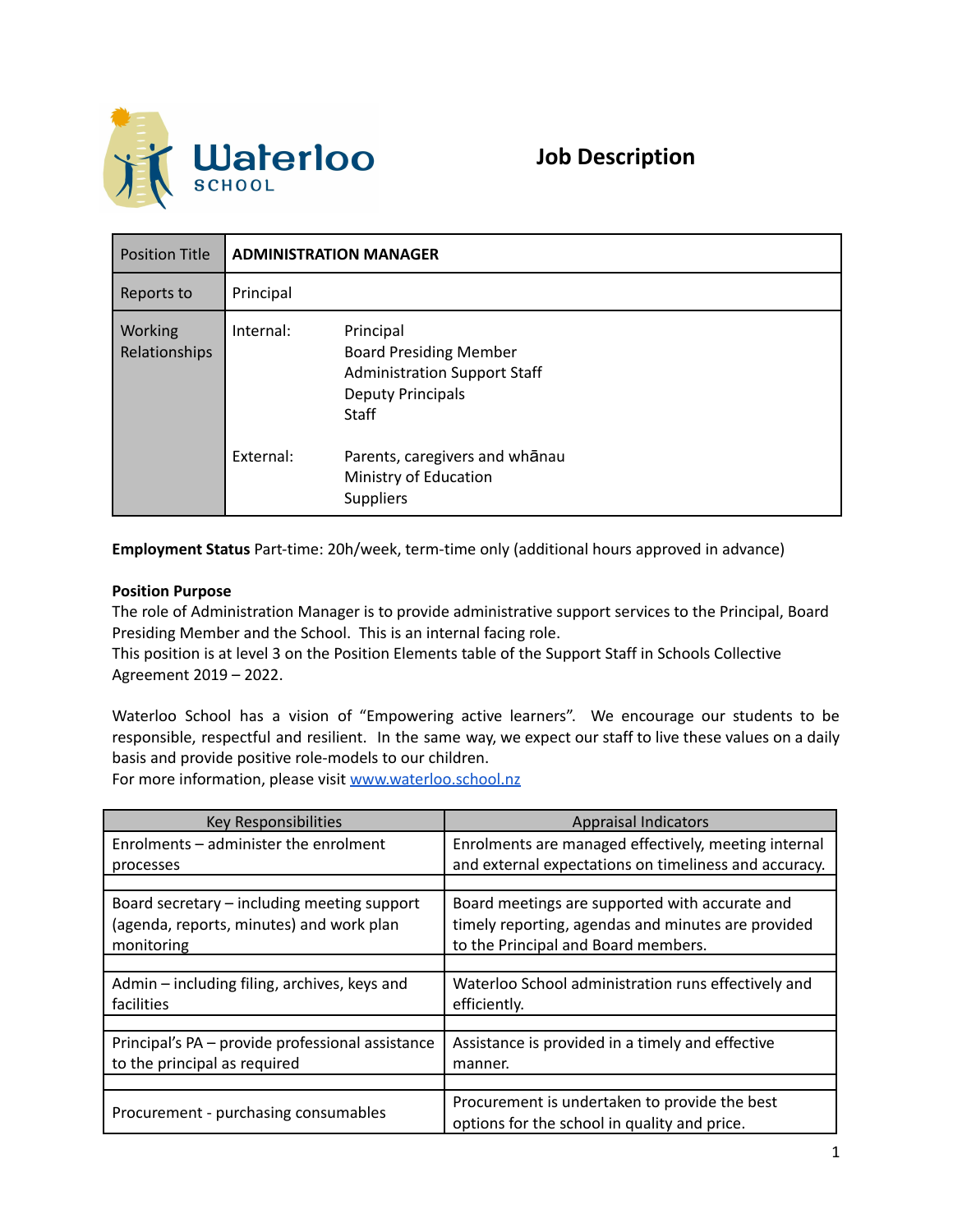## **Tasks and Duties**

| Enrolments               |                                                                                        |  |  |  |
|--------------------------|----------------------------------------------------------------------------------------|--|--|--|
|                          | Ensure effective communication with prospective and current parents.                   |  |  |  |
| $\qquad \qquad -$        | Enrolments are accurately entered into the Student Management System (SMS) and Enrol   |  |  |  |
| $\overline{\phantom{a}}$ | The SMS and Enrol are kept up to date, meeting legal obligations.                      |  |  |  |
| $\overline{\phantom{a}}$ | Produce enrolment package.                                                             |  |  |  |
| $\overline{\phantom{a}}$ | Administer the Out of Zone (OOZ) process.                                              |  |  |  |
| $\overline{a}$           | Supply enrolment information to appropriate external providers e.g. dental nurses,     |  |  |  |
|                          | hearing and vision testing.                                                            |  |  |  |
| $\overline{\phantom{a}}$ | Manage SMS Start of Year and End of Year processes.                                    |  |  |  |
|                          | Action MOE March and July Returns in conjunction with the Principal.                   |  |  |  |
| Board secretary          |                                                                                        |  |  |  |
|                          | Meeting support - Liaise with the Principal and Presiding Member to finalise agenda,   |  |  |  |
|                          | circulate Board papers 4 working days before meetings. Complete minutes from the       |  |  |  |
|                          | meeting with draft minutes to the presiding member or committee Chair within two       |  |  |  |
|                          | working days of the meeting.                                                           |  |  |  |
|                          | Work plan - assist in preparing the annual work plan and monitoring of this, including |  |  |  |
|                          | policies for review. Ensure the Board is meeting their legislative requirements.       |  |  |  |
| Administration           |                                                                                        |  |  |  |
| $\qquad \qquad -$        | Set up and maintain efficient filing/archival systems.                                 |  |  |  |
|                          | Allocate and monitor school keys to staff/board members and keep a register.           |  |  |  |
| $\overline{\phantom{a}}$ | Manage school facilities bookings.                                                     |  |  |  |
| $\qquad \qquad -$        | Maintain Health & Safety Agreements, Licence to Occupy (external users of school       |  |  |  |
|                          | premises).                                                                             |  |  |  |
| $\overline{\phantom{a}}$ | Open and distribute school mail.                                                       |  |  |  |
| $\overline{\phantom{0}}$ | Coordinate school photos.                                                              |  |  |  |
| $\overline{\phantom{a}}$ | Maintain civil defence emergency contact information                                   |  |  |  |
|                          | Reception and first aid support as required.                                           |  |  |  |
| Principal's PA           |                                                                                        |  |  |  |
|                          | Calendar management as required.                                                       |  |  |  |
|                          | Any other tasks as requested by the Principal.                                         |  |  |  |
| Procurement              |                                                                                        |  |  |  |
|                          | Manage the purchasing of consumables (cleaning, stationery, office equipment).         |  |  |  |
| $\overline{\phantom{a}}$ | Coordinate student stationery requirements.                                            |  |  |  |

## **General Responsibilities**

| $\overline{\phantom{a}}$ | Comply with all board policies and relevant legislation                                     |
|--------------------------|---------------------------------------------------------------------------------------------|
| -                        | Manage own health and safety                                                                |
| $\overline{\phantom{a}}$ | Regularly review work processes for areas of improvement                                    |
| $\overline{\phantom{a}}$ | Establish and maintain active and constructive relationships with others                    |
| -                        | Apply professional and ethical practices with integrity, in accordance with the operational |
|                          | environmental, social and cultural requirements of the school, and apply personal and       |
|                          | interpersonal skills to contribute to the achievement of school operational objectives      |
|                          | Broactively engage in profeccional development enpertunities and performance approject      |

- Proactively engage in professional development opportunities and performance appraisal